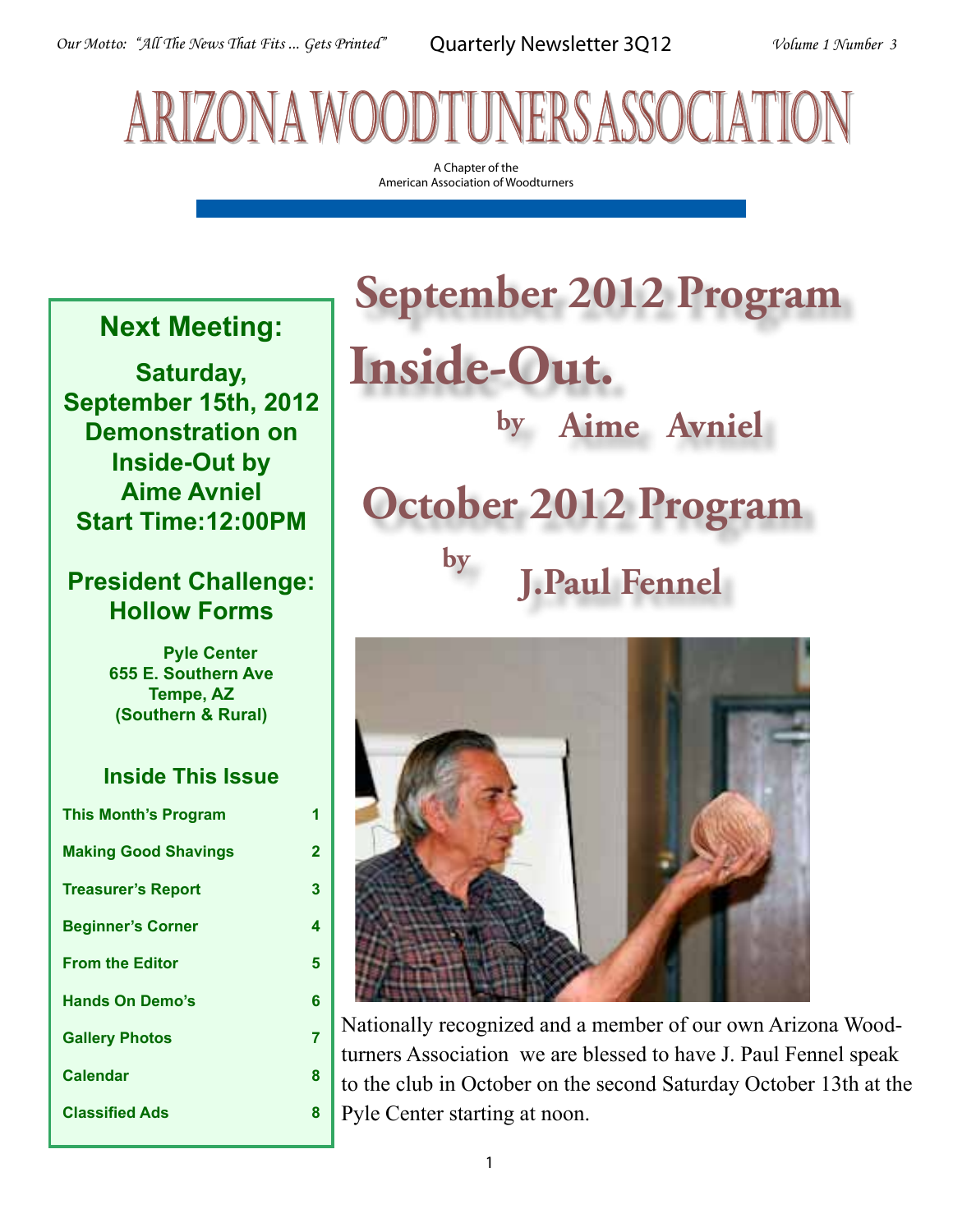## naking  $\Omega$ Shavings President's message by Jason Clark

**While my first term as President didn't officially start until January 1st of this year I have effectively been running the club for the past 12 months. Mike Pulliam's heath issues prevented him from performing his duties for most of the 4th quarter of 2011 and I was more than happy to take on that responsibility. Looking back now, it's clear how much has changed over the past 12 months.** 

**I see a club that has been reinvigorated and members that are excited about the changes we've made and are excited to attend the meetings again. One of the changes instituted is a policy of transparency between the officers and the club members. That's why we've begun producing a treasurer's report each quarter and also announcing the checking and savings balances at each club meeting. When we learned that the taxes had not been filed and that we expect to be fined for not filing the required annual reports we presented that information to club members. As officers you've trusted us with running the club in a responsible and accountable manner and I believe that's what we've done and what we will continue to do going forward.**

**While we've accomplished much; in many ways the hard work is just beginning. That's why I'm happy I've surrounded myself with a great team. Dale has done** 

**a fantastic job as Vice President securing demonstrators. I tried for 2 years to secure David Ellsworth as a demonstrator and Dale had him lined up even before he officially took office. Dale also stepped up to spearhead the DWR 2013 Committee. I can't say enough about Ana. I don't think she knew what she was getting herself into when I approached her about running for Treasurer. Nobody knew that the club records would be in such poor condition. We didn't know that the club laptop had crashed and all of the financial records had been lost. We didn't know about the 3 years of taxes that had not been filed. She has done an exceptional job thus far and I don't expect that to change.**

**Chip is a relatively new member to our club but came to us from the great state of Texas and cut his teeth in the clubs down there. When I started to kick around the idea of doing a quarterly newsletter Chip volunteered to put it all together. When we needed a replacement Secretary Chip didn't hesitate to step up and fill the position. Not many people realize the effort it takes to produce a newsletter of the quality Chip has been producing. It's also important to note that all four of the club officers also work full time. Believe me when I tell you I'd**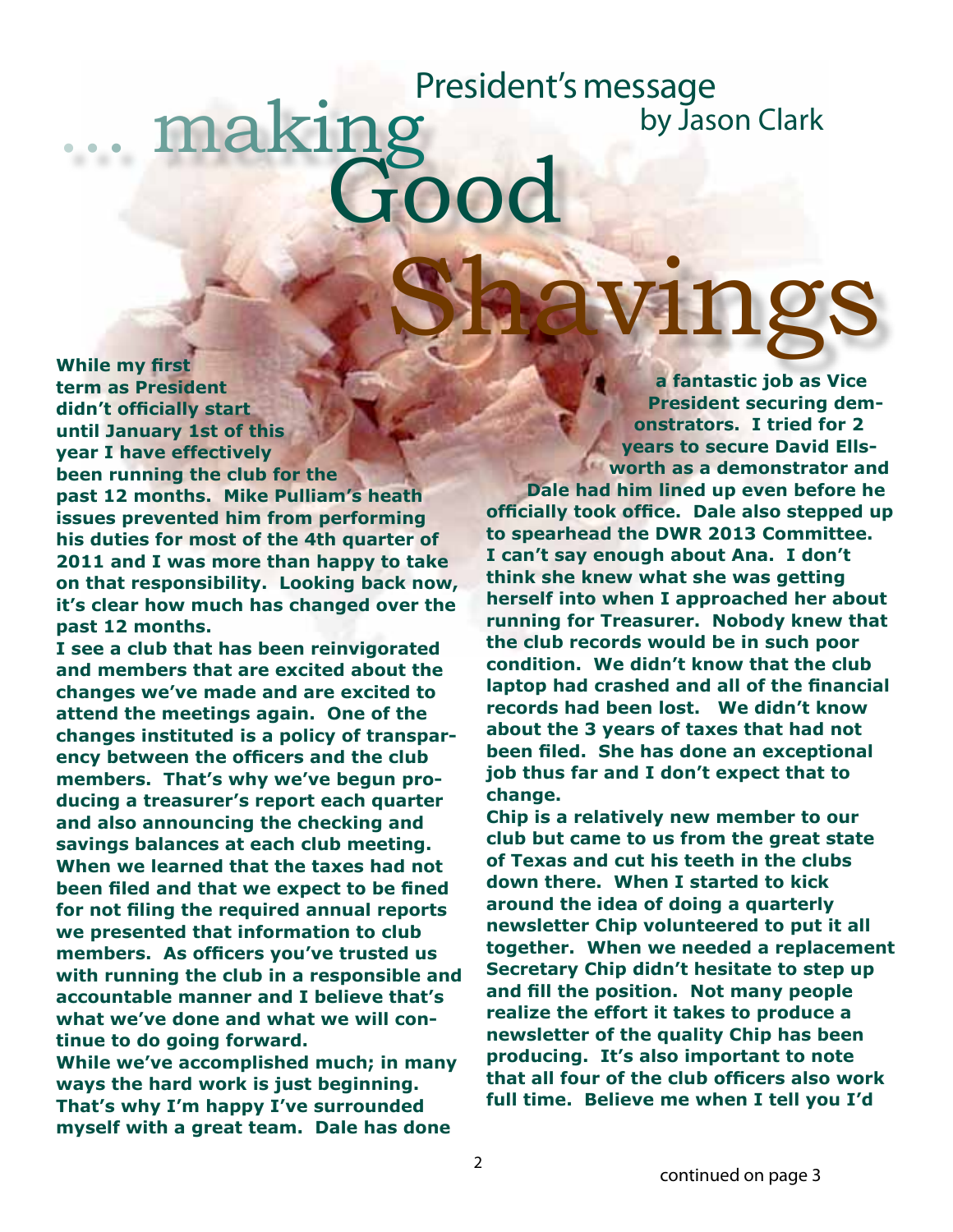Presidents Message... (continued from page 2)

**rather be out in the shop turning on a Saturday morning than working on this message. So what's next? The next 6 months will be very busy: David Ellsworth all day demo and classes in November. The 2013 DWR is less than 6 months away and with it the Richard Raffan hands on classes. We're already hard at work planning the rest of 2013 and it's never too early to start looking forward to June 2014 when Phoenix will be hosting the AAW national symposium.**

**At the September meeting we will nominate new officers for 2013, keep in mind if you want to serve. Elections will occur at the October meeting, which next month is the second Saturday October 13th. In the meantime we want your suggestions. We're constantly looking to improve the club and we welcome your ideas and/or feedback. Lastly, the club lost two long time members Robert Hoopes and Burt Heikens and wishes our condolences to their families.**

**Good shavings to all,**

**Jason Clark President, Arizona Woodturners Association**





## **Treasurer's l**

| <u>June 2012</u>                                                                  | <b>Start contract to the Star</b>                    | <b>Debits</b>                 | <b>Credits</b>  | <b>Transfers</b>            | <b>Total</b> |  |  |
|-----------------------------------------------------------------------------------|------------------------------------------------------|-------------------------------|-----------------|-----------------------------|--------------|--|--|
| Checking                                                                          | \$4,439.83                                           | \$ (641.30)                   |                 | $$1,536.88$ \$ -            | \$5,335.41   |  |  |
| <b>Savings</b>                                                                    | \$24,315.56                                          | $\frac{1}{2}$ – $\frac{1}{2}$ |                 | $$1.00$ \$ -                | \$24,316.56  |  |  |
| <b>Total</b>                                                                      | \$28,755.39                                          |                               |                 | $$ (641.30) $ 1,537.88 $ -$ | \$29,651.97  |  |  |
| Net                                                                               | \$896.58 Notes: Debits include DWR related expenses. |                               |                 |                             |              |  |  |
| <u>July 2012</u>                                                                  | <b>Start</b>                                         | <b>Debits</b>                 | Credits         | <b>Transfers</b>            | Total        |  |  |
| Checking                                                                          | \$5,335.41                                           | $$ (219.03) $4,333.00 $ -$    |                 |                             | \$9,449.38   |  |  |
|                                                                                   | Savings \$24,316.56                                  | $\frac{1}{2}$ – $\frac{1}{2}$ |                 | $$1.03$ \$ -                | \$24,317.59  |  |  |
| <b>Total</b>                                                                      | \$29,651.97                                          | $$ (219.03) $4,334.03 $ -$    |                 |                             | \$33,766.97  |  |  |
| <b>Net</b>                                                                        | \$4,115.00                                           |                               |                 |                             |              |  |  |
| Notes: Credits include \$1500 AAW Grant money dedicated to the Shorty Hart fund.  |                                                      |                               |                 |                             |              |  |  |
| <b>August 2012 Start</b>                                                          |                                                      | <b>Debits</b>                 | Credits         | <b>Transfers</b>            | Total        |  |  |
| Checking                                                                          | \$9,449.38                                           | \$(278.52)                    | $$4351.00 $ -$  |                             | \$13,521.86  |  |  |
| <b>Savings</b>                                                                    | \$24,317.59                                          | $\frac{1}{2}$ – $\frac{1}{2}$ |                 | $$1.03$ \$ -                | \$24,318.62  |  |  |
| <b>Total</b>                                                                      | \$33,766.97                                          | \$ (278.52)                   | $$4352.03$ \$ - |                             | \$37,840.48  |  |  |
| <b>Net</b>                                                                        | \$4,073.51                                           |                               |                 |                             |              |  |  |
| Notes: Credits are primarily DWR registrations and Ellsworth & Raffan class fees. |                                                      |                               |                 |                             |              |  |  |
| September 2012 Start                                                              |                                                      | <b>Debits</b>                 | Credits         | <b>Transfers</b>            | Total        |  |  |
| Checking                                                                          | \$13,521.86                                          | \$ (20, 222.94) \$ 975.00     |                 | \$15,000                    | \$9,273.92   |  |  |
| <b>Savings</b>                                                                    | \$24,318.62                                          | $\frac{1}{2}$ -               | \$1.03          | \$15,000                    | \$9,318.62   |  |  |
| <b>Total</b>                                                                      | \$33,766.97                                          | \$(278.52)                    | $$4352.03$ \$ - |                             | \$18,592.54  |  |  |
| <b>Net</b>                                                                        | \$4,073.51                                           |                               |                 |                             |              |  |  |
| Notes: \$20,000 paid to Mesa Convention Center for 2013 DWR.                      |                                                      |                               |                 |                             |              |  |  |
|                                                                                   |                                                      |                               |                 |                             |              |  |  |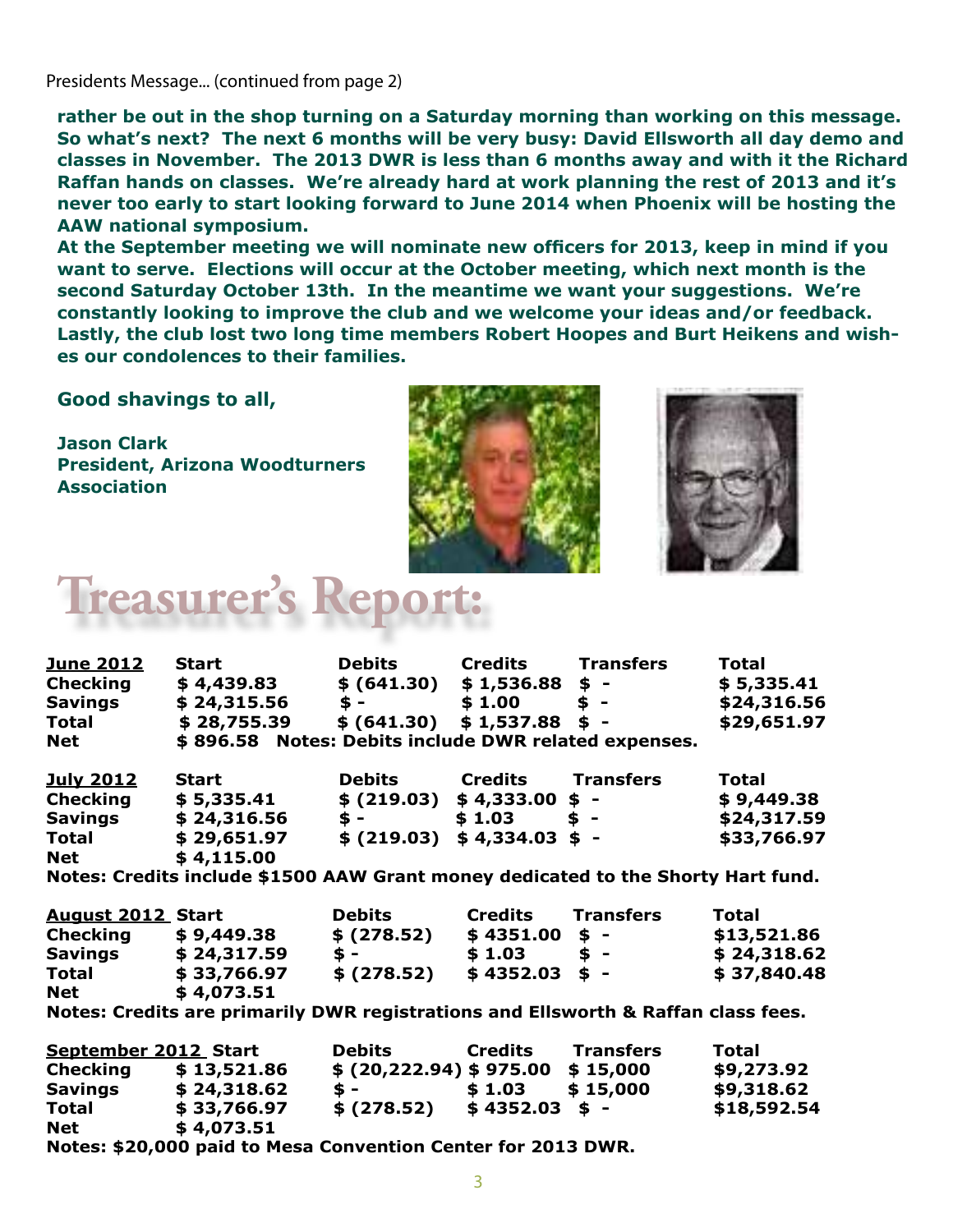

www.desertwoodturningroundup.com

Demo Day? ... (continued from page 1)

### Figure 1



Figure 2





Library Additions - Coming Soon

### Beginner's Corner:

Basic turning isn't as difficult as it may seem. Woodturners like to talk about grain direction and grain orientation. Both are important factors to determine in which direction to cut. This will be the focus of this Beginner's Cor- ner. Grain can be oriented in 2 ways.

1) End grain or spindle orientation is when the grain runs parallel to the bed. Think of mounting a blank 3" square and 4' long, the only way it can be mounted is so that the blank runs the length of the bed. This is the standard orientation for everything from table legs to lidded boxes and pens. Some hollow forms and bowls can be mounted in this orientation but that's usually not the case.

2) Side grain or face grain orientation is when the grain runs perpendicular to the bed of the lathe. Imagine mounting a blank 10" square and 4" thick where the grain runs side to side This is the standard orientation for most bowls and hollow forms. Some pens and lidded boxes can also be turned so that the grain runs perpendicular to the lathe. Grain orientation is important because it helps dictate the direction of the cut and even which tools should be used. Spindle roughing gouge is just that, a spindle tool and should never be used on side grain or face grain oriented blanks. A bowl gouge is a much better choice. **Example 1**<br> **Example 18 (Contract)**<br> **Example 18 (Contract)**<br> **Example 18 (Contract)**<br> **Example 18 (Contract)**<br> **Example 18 (Contract)**<br> **Example 18 (Contract)**<br> **Example 18 (Contract)**<br> **Example 18 (Contract)**<br> **Example** 

continued on page 5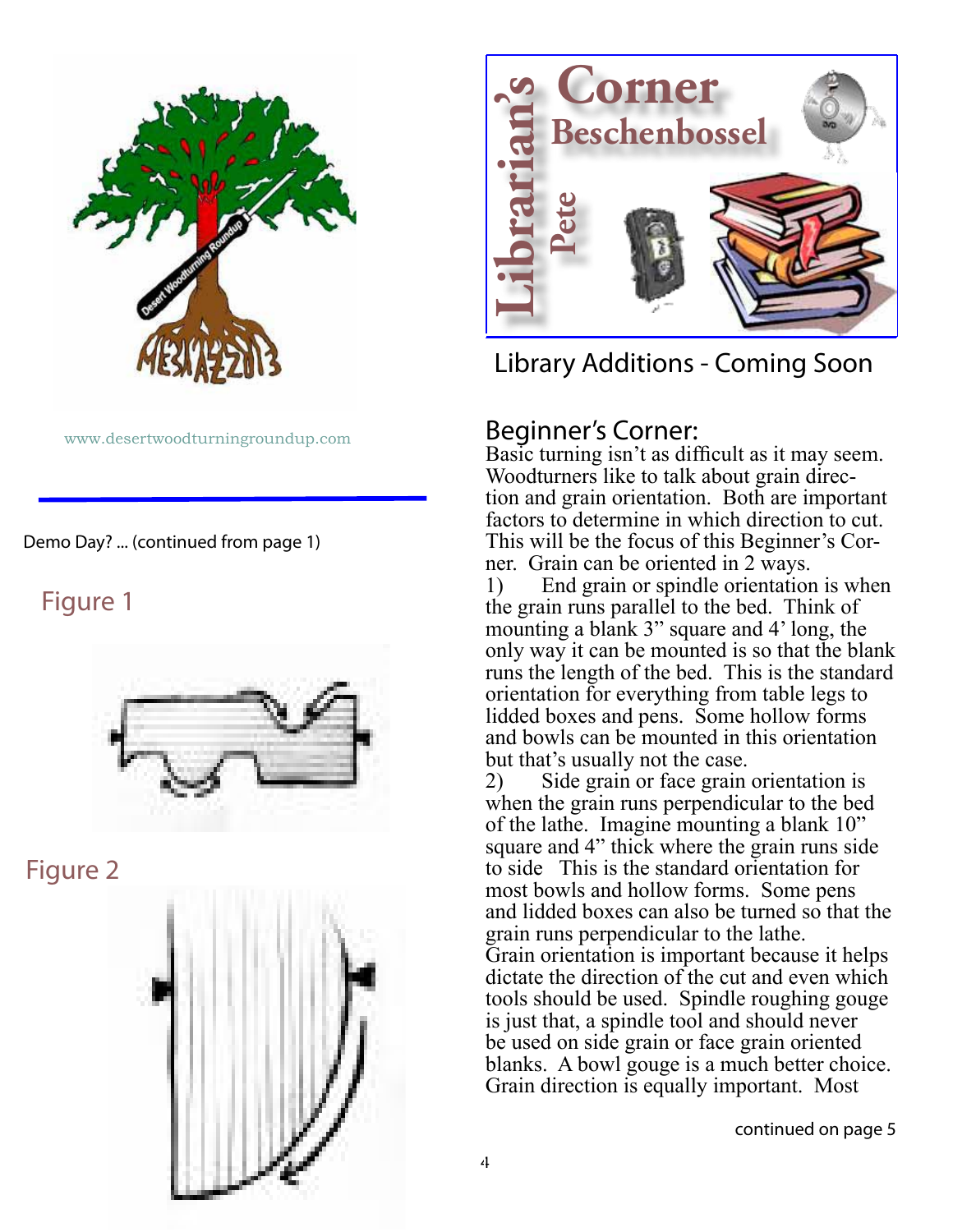### Beginner's Corner ... (continued from page 4)

new turners have probably heard the term grain direction or heard the adage to always cut 'downhill'. The easiest way to explain grain orientation is to think of wood as a bundle of straws. On a spindle or end grain blank the direction of the cut should always be made from the largest diameter to the smallest diameter. That way the 'straws' of the wood that are being cut are always supported by the straws immediately underneath them. Cutting the other direction tends to lift and tear the fibers as the straws aren't supported as they're being cut.

Cutting a bead on a spindle we start at the top of the bead and cut the profile to the right or to the left as we push into the blank, repeat- ing with the other side of profile and cutting in the opposite direction. Cutting a cove is ex- actly the same except instead of removing the wood around the bead to form the bead we're removing the wood within the cove. Cuts are made from the largest diameter of the blank to the smaller diameter and then repeating on the other side of the cove, again cutting from the largest diameter to the smallest diameter, in this case the bottom of the cove (See Figure 1).

Turning a bowl is exactly the same as a spindle but because of the change in the axis of rotation we have to alter our thinking a bit. Turning the outside of a bowl is similar to turning a bead. We start at the top of the bead and cut downhill. The bottom of a bowl is exactly the same as the top of a bead. We cut from the bottom of the bowl up to the rim of the bowl. (Figure 2) The straws of the wood each supported by the straws immediately underneath. The inside of a bowl is exactly the same as turning a cove. The direction of the cut is exactly like a bead, from the rim down to the center of the bowl. That way the grain fibers are supported as before (Figure 3). Sharp tools, proper tool orientation, and understanding grain direction so you can cut with the grain will all go a long way to making you a better turner.

Welcome to the wonderful world of Woodturn-<br>ing!

Figure 3

# Editor from the

Not much to report from Chips woodturning garage as its just been to hot to work in there recently. I think I have turned 1 pen in the last 30 days and that was a gift. I tried to turn some of the new casein pen blanks which are milk white with great pen stripping. I found them to be very soft and easily implode when drilling. I cracked one blank after it was finished while pressing in the parts and two blanks while drilling. At \$10 per blank the pen price is geting expensive.

I am wrapping up three wood related projects. I finished a Koa wood dash for a 1976 Triumph TR6 I have been rebuilding and last weekend was able to drive down the freeway at 65mph. I am also taking a private woodworking course with David Fleming in his air conditioned shop and about to finish two family heirloom desks for my daughters. One is Walnut and the other Cherry, both from upstate New York and air dried. If you want to learn Krevnov style flat work David is a great instructor.

Jason Clark

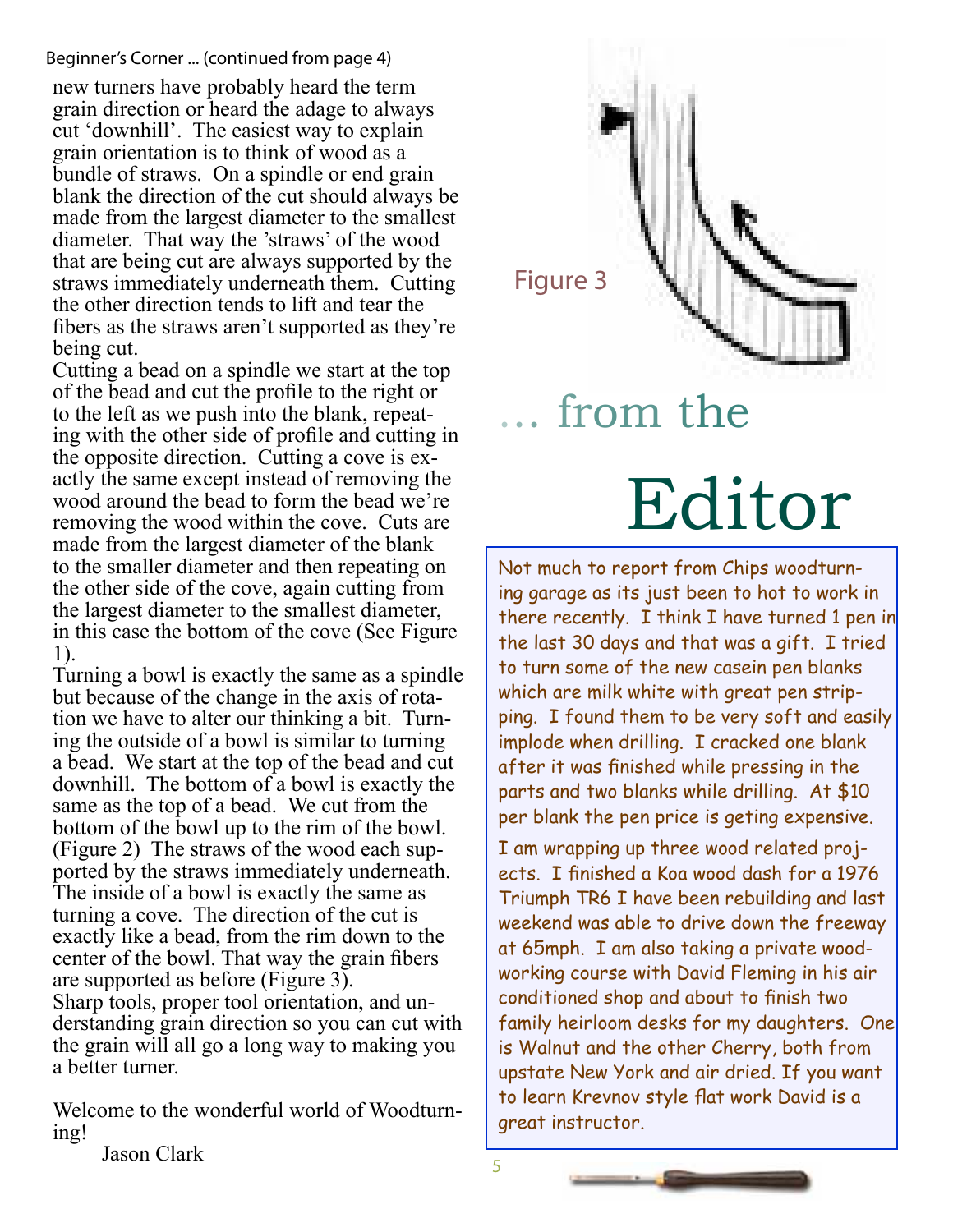### AWA Hands-on Demonstrator's scheduled to be

David Ellsworth

Nov 2012



As both a maker and a teacher, I am constantly reminded of the importance of remaining a student of one's own work. This philosophy has allowed me to remain receptive to many influences that surround me, including objects from

other cultures, the infinite variety of the materials I use, and my own personal and spiritual connection to the vessel form. The evolution of my work has therefore taken many directions, each stage of which I see as the foundation for a body of work that is yet to be realized.

My intent as an artist is to translate thought into form and to create singular statements that evolve through the integration of the material of wood with the process of turning. I prefer to work in series where I can explore ideas, challenge concepts and expand the dimension of my work into a broad visual language. I consider the skill of my craft to be the foundation from which my artwork has evolved, and that the identity of each object is a glimmer of the collective body of my life's work.





## Richard Raffan

### Feb 2013



Richard Raffan is one of the world's best known woodturners, renowned for his bowls and boxes, as teacher and demonstrator, and as author of classic woodturning books and DVDs. Tens of thousands of woodturners have learned the craft from Richard Raffan's Turning Wood, Turning Boxes, Turning Bowls, Turned Bowl Design, Turning Projects, Taunton's Complete Illustrated Guide to Turning, and The Art of Turned Bowls.

> AWA Membership Benefits-Discounts: Woodworkers Source, Woodcraft, Rockler,

Timber Woodworking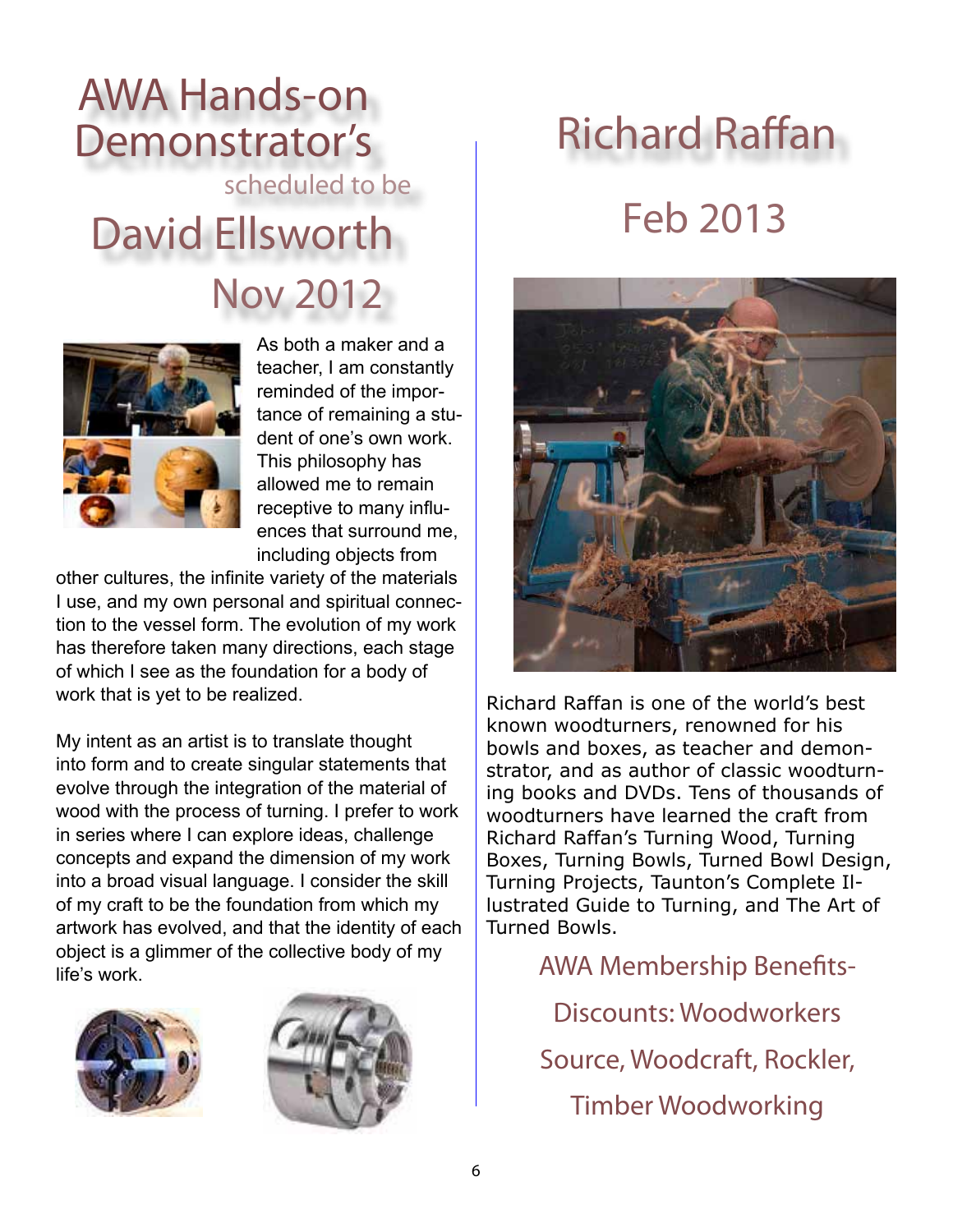

### ELD Y O U!

## Desert Woodturning Roundup 2013



The club needs your support. Please sign up for the roundup today!



## Members Gallery





July 2012 Instant Gallery at club meeting. Top right, by John Sullens, center two pieces by Jason Clark, bottom left by Steve Schweitz and bottom right by Greg Campbell.